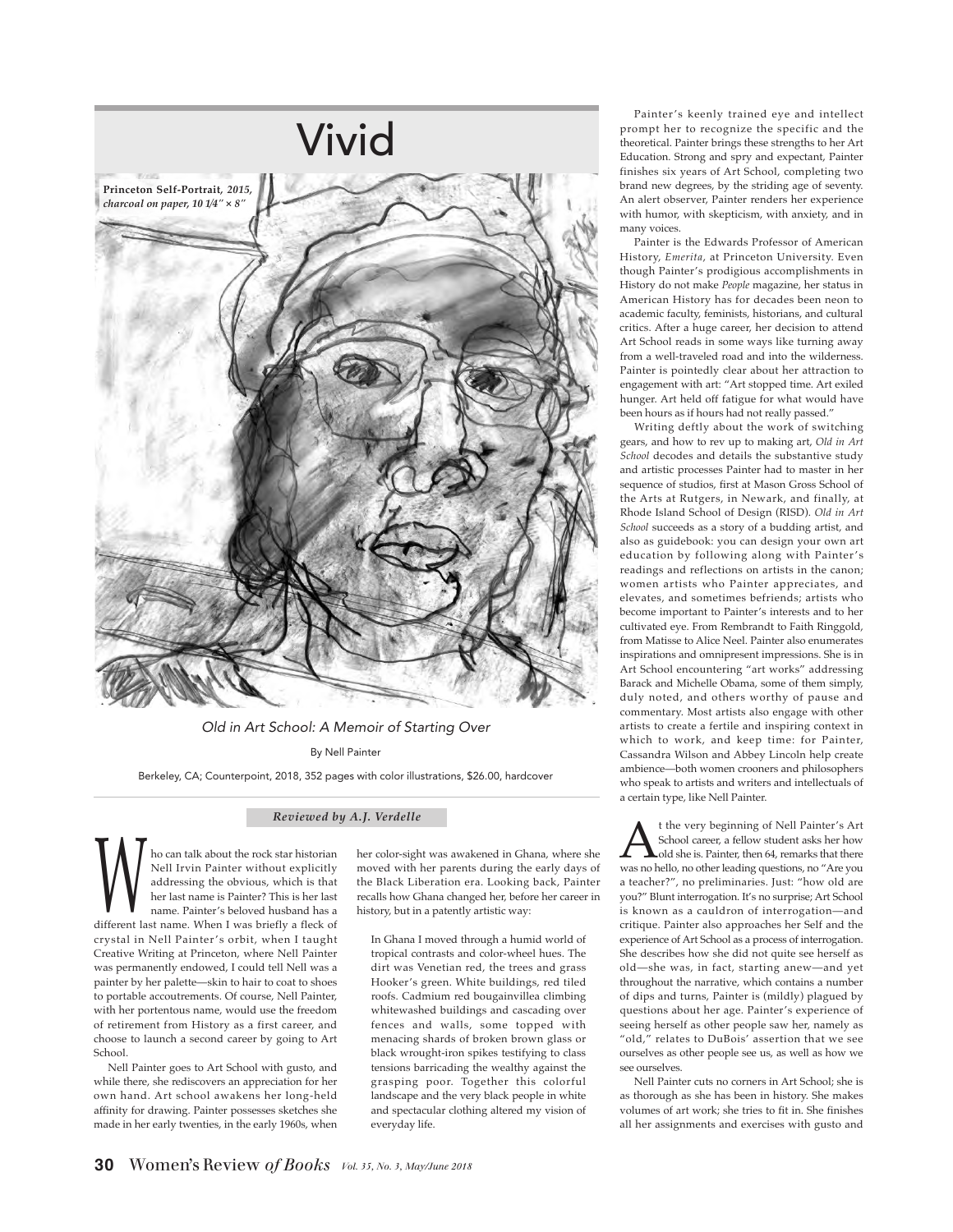*Joanna Eldredge Morrissey*

consistency and expectation. She even sits on the floor, and commends herself heartily for being "old," yet being able to get up and down off the floor at will.

Painter prides herself on diligence and vigor, even as other Art School students, and Teacher Him and Her, and Visiting Artist They and Them are telling Nell that she will never be "A Real Artist." For one, they suggest she in fact *is* too old, and they also argue that she probably doesn't have the talent or the sense of struggle to make the legendary sacrifices that making art demands. Budding Artist Nell listens to this drivel, and resists, and listens again. The degree to which Painter even temporarily succumbs to the wash in negativity her peers and teachers "offer" is probably the least compelling aspect of this otherwise nearly rollicking memoir. Enlivening it is a counter-chorus of many other voices, channeled through Nell Painter's insight: Nell's parents, their old friends, Nell's history friends, Nell's new artist acquaintances, Nell's family with their roots in the Bay Area. Hilarious, the voices Nell hears; too funny, the Names she gives them.

Painter insists that her age elicited reactions during Art School that ranged from cool dismissal, to critique of her vision with insinuations of the antique. Painter experienced, and accepted, the self-doubt generated by the relatively harsh atmosphere of the Art School "critique." Painter's young classmates often looked at curiosity as if it were a relic, an artifact of a time to which they did not belong. In Art School, Painter is confronted by her 20th century-ness, and her stalwart curiosity, as dated conditions. At one point, Painter bluntly states that curiosity represents a great strength. She notes her frequent use of 20th century terms, and wonders whether her ideas were rejected as too 20th century. Painter explores her own attachment to *meaning*, and learning that's very 20th century. In the 21st century, presumably, you can be unabashedly attached to just how things look; coherence be damned. Whether the painting or artwork exhibits substance, or skill, or coherence has become *passé* as a mode of analysis.

Describing one of the artists outside Art School with whom Nell Painter consulted, the narrative is driven by inquiry and curiosity:

*Noting my interests in the world,* he lent me R.B. Kitaj's *Second Diasporist Manifesto …* its untamed monomania blew me back … I settled into its omnidirectional nuttiness … Kitaj knew his book was all mixed up, and he dove deeply into piebald obsession. Kitaj's weirdness, even though it cost him his reputation as a painter for many years, inspired me.… I had known all along I wasn't the only one juggling history, group identity, individual proclivities and visual art.

Fully aware that the artist is responsible for motivating herself to make work, Painter's intellectual strengths, deep knowledge, visual capacity, and determination all combine to give her wide access to all you have to pull together to make art from this chaotic, fractured world of disciplines and genres, histories and oppressions, travesties and triumphs.

Painter is ultimately able to arrange more situations of artistic discussion where she experiences nurture and gains motivation from critiques that are offered or that she can request, but

these nurturing experiences are outside the Art School milieu. Particularly at the graduate level, Painter finds the most engagement and perception with outside artists. Perhaps people closer to her own age. Art School, in other words, is loathe to let go of its breakdown strategy. Speculation about the reasons and/or necessity for Art School cruelty have gone on since the advent of Art School. Perhaps the meanness is supposed to ensure that artists are tenacious enough to hold onto the very vision that Art School portends to critique out of them.

**Nell Painter persists.** She finishes graduate<br>by a whole series of drama and grief, both<br>quiet and startling. Which brings us to one of the Art School, but the journey is complicated quiet and startling. Which brings us to one of the most compelling voices in *Old in Art School*: Daughter Nell. For most of her six-year experience in undergraduate and then graduate Art Schools, Painter is caring for one or both of her parents.

The dissonance and tension between making art and tending aging parents could not be more stark, and is riveting as a storyline. In happier, more youthful times, Nell Painter and her parents were intellectual activists during a fomenting era in America. Especially among studied, Black, proud intellectuals, Painter and her parents have upright, '60s and '70s bona fides. They followed DuBois' theorizing and lived for a time in Ghana, during the Liberation experiments. Nell Painter knew Maya Angelou in Ghana, when Angelou was young and had a last name not yet made famous. The Irvins moved from Ghana to the Bay Area, where *La revolution continua*, and where Budding Historian Nell went to undergrad at Berkeley. After Berkeley and a Master's degree from UCLA, she relocated to the Ivied East, and in the ensuing decades there built an esteemed career as an innovative, incisive, and wry academic Historian.

In the book, the most intense period caring for her parents occurs after her mother has already transitioned. In his eighties, Nell's father asks to be moved from the Bay Area where he had lived, been married, raised Nell, and been widowed—all pieces of a life over the course of seventy years. He wants to move to New Jersey, where Nell can watch over him as he begins his long transition away from

this world. For much of the story, even before this last move, her father lay in what Painter describes as a "bitter bed."

Her father's depressive saga parallels woefully the (slightly) foreshortened life of Painter's spunky and beautiful and resilient mother. Nell's mother, Dona Irvin, predeceased Nell's father. She published two books in her "old age," one on the history of Black Methodist churches, called *The Unsung Heart of Black America,* and the other, *I Hope I Look that Good When I Get Old,* a guide for aging gracefully that Nell Painter references in the context of her motivations at her own age.

In part because her parents are characters in her memoir, "old" seems too final a choice of word for this determined, intentional adventure in the present tense. Painter is not convincing as an "old" person. Since there is nothing after "old" in our culture—except silent and immutable death—"old" must be defined differently than the can-do years represented by a fit person in her sixties and early seventies even. The many men who keep themselves in power are that age. They do not question their fitness or their age. They do not question themselves at all.

How is "old" defined anyway? Over sixty? Over seventy? Retired? Slowed down? White hair? Can't do this or that? Can't sit on the floor, or can't get up? Full career already done? Many aspects of "old" do not apply to Nell Painter, who has not slowed down. She has had one full career, and has embarked upon another. How old is that?

The memoir is touted as Nell Painter's eighth<br>book. The list of publications that makes<br>this Painter's eighth book does not include<br>Soul Murder and Slaperu, which has monograph book. The list of publications that makes this Painter's eighth book does not include *Soul Murder and Slavery*, which has monograph intellectual heft, if not monograph length, and is my favorite example of Painter's daring. Most famously, Painter authored the *New York Times* bestseller *The History of White People,* which was a visual book. Authoritatively named and unassailably daring, *The History of White People* started with a question; it is worth reading the memoir just to learn about the stunning process that spawned the book. *Creating Black America* is another of Painter's sweeping, landscapechanging book projects. *Old in Art School* is